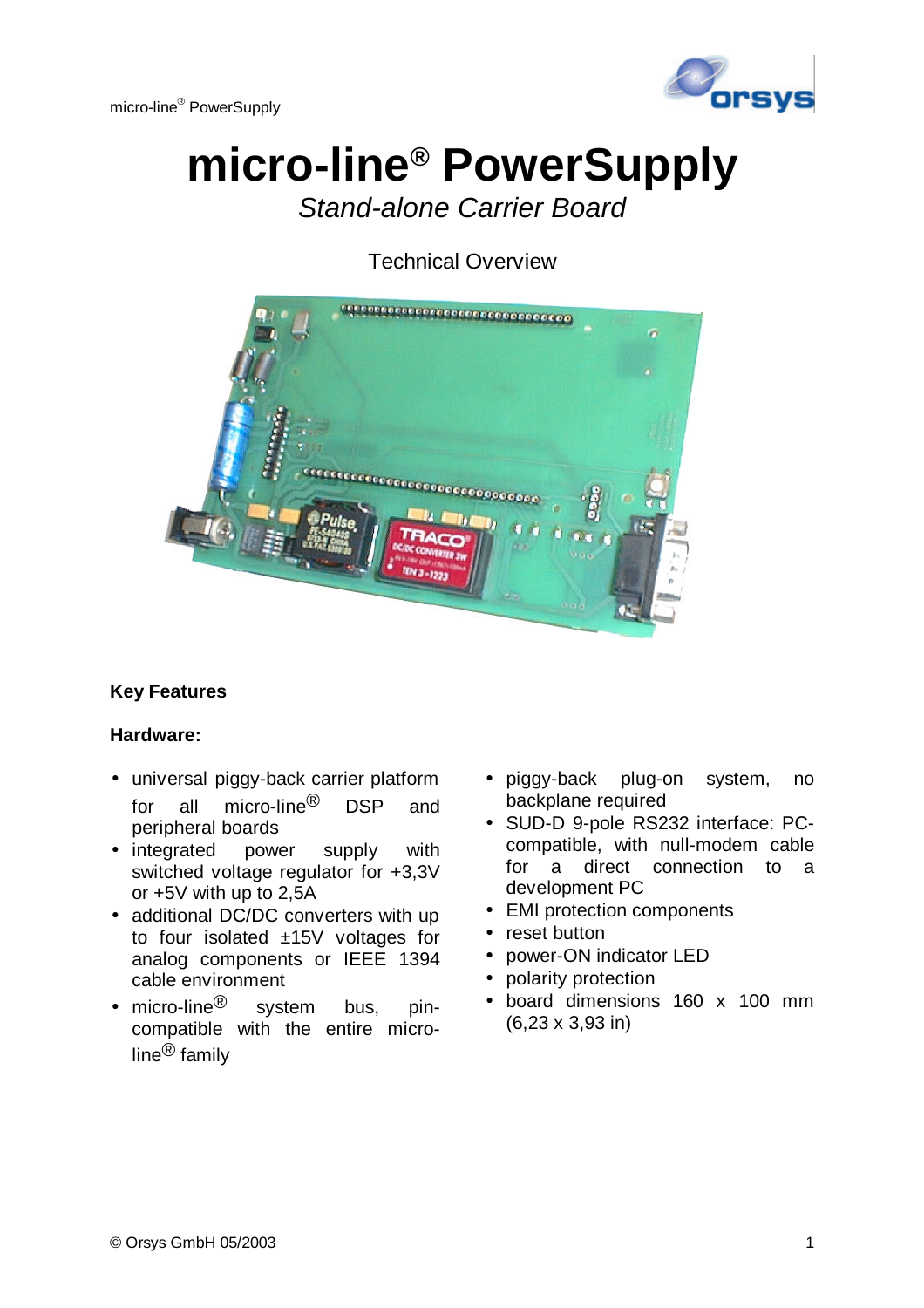

# **General Description**

The micro-line**®** PowerSupply board is a stand-alone carrier platform for the micro-line**®** processor and peripheral board family. The PowerSupply Kit includes all necessary components and considerably facilitates the operation of micro-line**®** boards. Additional cables, plugs or power supplies are not required.

The micro-line**®** Power Supply Kit includes the following components:

- micro-line**®** PowerSupply board with mechanical bus connectors for piggy-back plugging of microline**®** boards
- 230V power supply with separate universal AC adapter (max. 12 V DC, 9,6VA)
- Extraction tool to remove micro-line**®** boards easily
- SUB-D 9-pole RS232 interface with null-modem cable for a direct connection to a development PC
- +3,3V or +5V switched voltage regulator for high current digital voltage (up to 2,5A)
- ±15V DC/DC converter(s) to generate up to four galvanically isolated power supplies for sensitive ADC or DAC peripherals or IEEE 1394 cable voltages

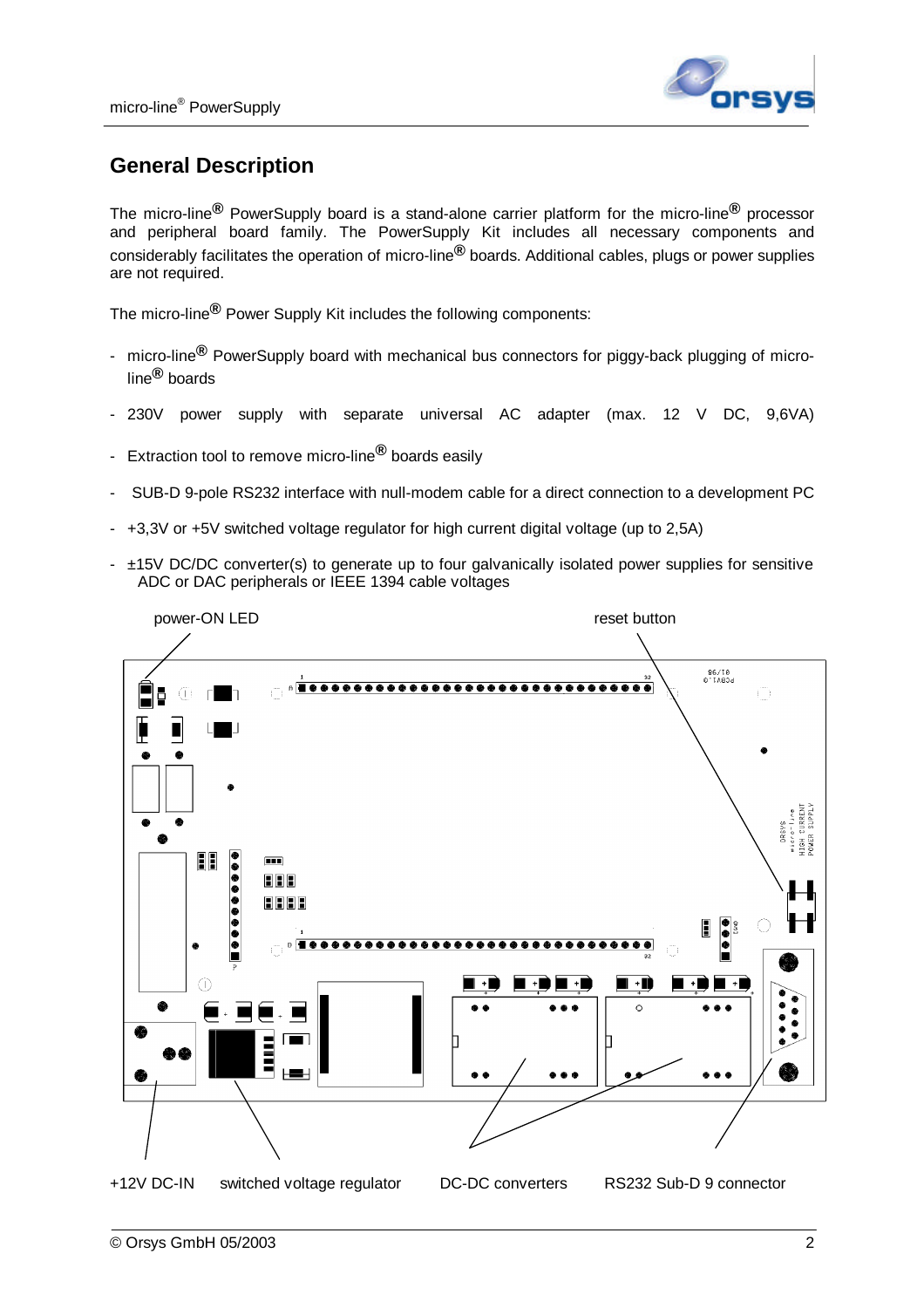

## **PowerSupply Pin-Configuration**

Connector A



The micro-line**®** connectors AA, B, C, E, EE and X are not provided.

| pin            | connector A | connector D | connectorEGND | connector P |
|----------------|-------------|-------------|---------------|-------------|
| 1              |             | <b>GND</b>  | <b>EGND</b>   | $A+15V$     |
| $\overline{c}$ |             | <b>GND</b>  | <b>EGND</b>   | <b>AGND</b> |
| 3              |             | <b>GND</b>  | <b>EGND</b>   | <b>AGND</b> |
| $\overline{4}$ |             | <b>GND</b>  | <b>EGND</b>   | $A-15V$     |
| 5              |             | $D+3,35V$   |               | $D+12V$     |
| 6              |             | $D+3,35V$   |               | $X+15V$     |
| 7              |             | /RESET      |               | <b>XGND</b> |
| 8              |             |             |               | $X-15V$     |
| 9              |             |             |               | <b>PGND</b> |
| 10             |             |             |               | $P+12V$     |
|                |             |             |               |             |
|                |             |             |               |             |
|                |             |             |               |             |
| 26             |             | <b>TXD</b>  |               |             |
| 27             |             | <b>RTS</b>  |               |             |
| 28             |             | <b>RXD</b>  |               |             |
| 29             |             | <b>CTS</b>  |               |             |
| 30             |             |             |               |             |
| 31             |             |             |               |             |
| 32             |             |             |               |             |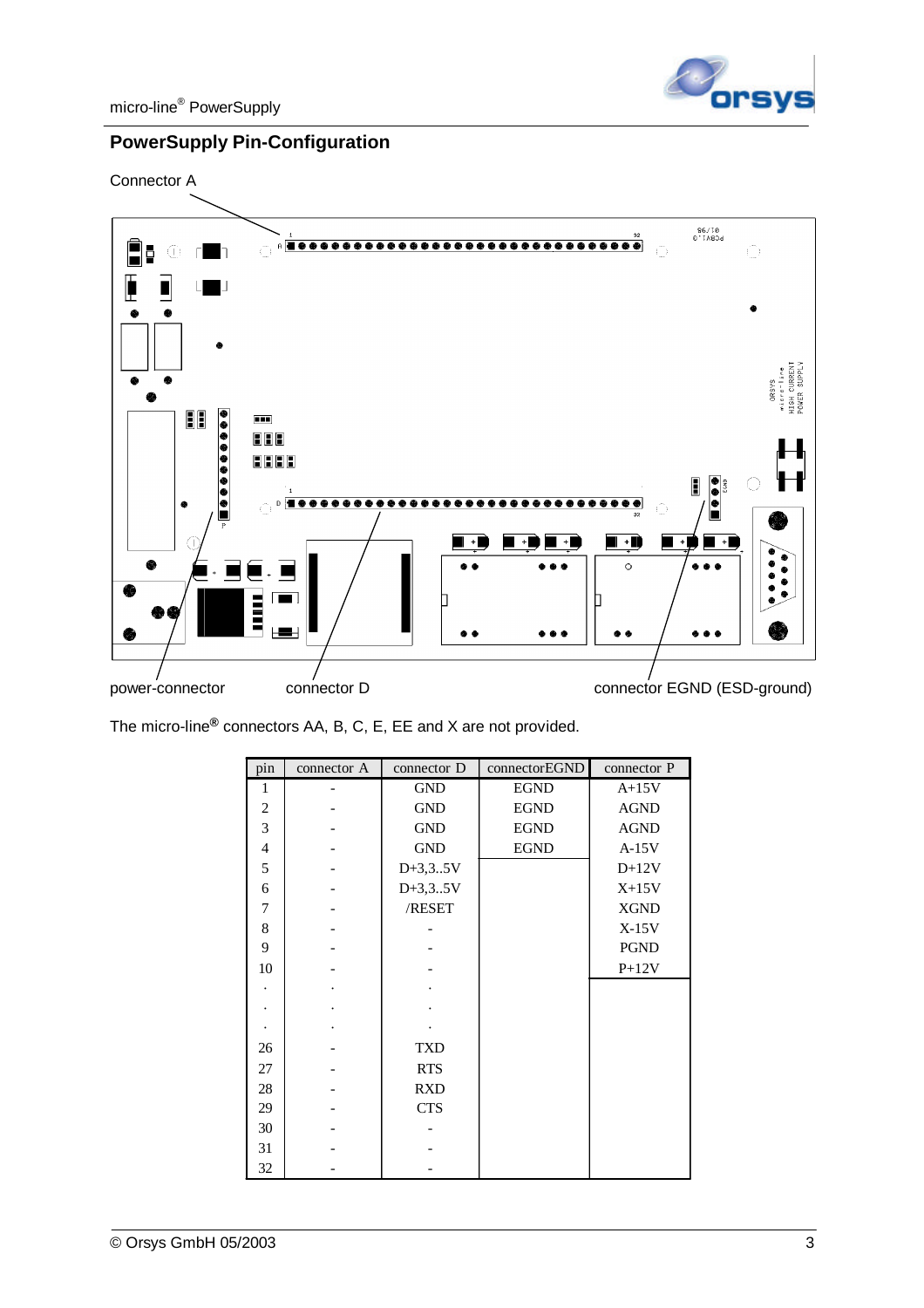

# **Specification Summary**

| Input Voltage Range        | 9-18V DC with DC/DC converters<br>7-30V DC without DC/DC converters                                                                                                                                                                                                                              |  |
|----------------------------|--------------------------------------------------------------------------------------------------------------------------------------------------------------------------------------------------------------------------------------------------------------------------------------------------|--|
| <b>Output Voltages</b>     | +3,3V or +5V with up to 2,5A for digital components<br>optional ±15V / 100mA for analog components (200mA optional)<br>٠<br>optional ±15V / 100mA for IEEE 1394 cable environment (200mA<br>optional)<br>optional 2* ±15V / 100mA for Analog/Analog or Analog/IEEE 1394<br>٠<br>(200mA optional) |  |
| <b>Additional Features</b> | reset button<br>٠<br>power-ON LED<br>RS232 SUB-D 9 connector<br><b>EMI</b> protection components<br>٠                                                                                                                                                                                            |  |
| System Interface           | micro-line <sup>®</sup> bus                                                                                                                                                                                                                                                                      |  |
| <b>Board Dimensions</b>    | 160 mm x 100 mm (6,23 x 3,93 in)                                                                                                                                                                                                                                                                 |  |

#### **Available versions of the micro-line® PowerSupply:**

- /1: Digital +5V (without ±15V DC/DC converter)
- /2: Digital +5V and one ±15V / 100mA DC/DC converter for analog components
- /3: Digital +5V and one ±15V / 100mA DC/DC converter for IEEE 1394 cable environment
- /4: Digital +5V and two ±15V / 100mA DC/DC converters, both for analog components, or one for analog and one for IEEE 1394 cable environment
- /5: Digital +3,3V (without ±15V DC/DC converter)
- /6: Digital +3,3V and one ±15V / 100mA DC/DC converter for analog components
- /7: Digital +3,3V and one ±15V / 100mA DC/DC converter for IEEE 1394 cable environment
- /8: Digital +3,3V and two ±15V / 100mA DC/DC converters, both for analog components, or one for analog and one for IEEE 1394 cable environment